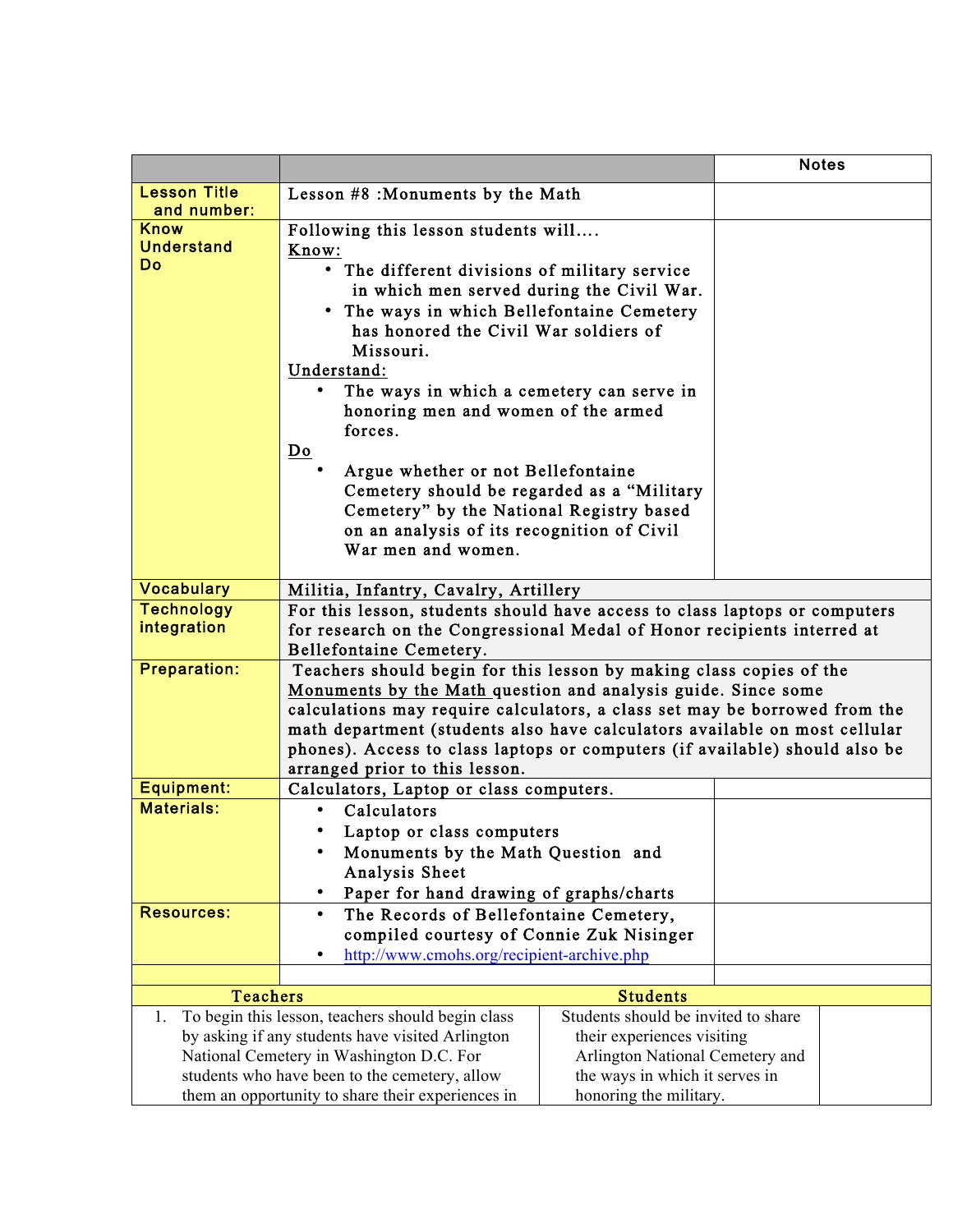| visiting there, regarding what they saw, heard etc.<br>Prompt students to explain how Arlington serves<br>as a way to honor the men and women who have<br>fought for our country in wars throughout history.<br>Should students have not visited Arlington<br>Cemetery, the teacher can show the class<br>pictures of the cemetery and explain how<br>it has been a monument to the military<br>(for example, all Presidents have the right<br>to be buried in the cemetery as<br>Commander in Chief, and any soldier who<br>dies in the course of war receives the<br>honor of being interred at Arlington. |                                                                                                                                                                                                                                                                                                                                                                                                                                                                                            |                                                                                                               |
|--------------------------------------------------------------------------------------------------------------------------------------------------------------------------------------------------------------------------------------------------------------------------------------------------------------------------------------------------------------------------------------------------------------------------------------------------------------------------------------------------------------------------------------------------------------------------------------------------------------|--------------------------------------------------------------------------------------------------------------------------------------------------------------------------------------------------------------------------------------------------------------------------------------------------------------------------------------------------------------------------------------------------------------------------------------------------------------------------------------------|---------------------------------------------------------------------------------------------------------------|
| 2. After this discussion, teachers should explain how<br>cemeteries have traditionally been a place of honor<br>for people of the armed services, including<br>Bellefontaine Cemetery which holds eleven<br>Congressional Medal of Honor Winners, eight of<br>whom were honored during the Civil War, and over<br>100 military officers from the Civil War.                                                                                                                                                                                                                                                  |                                                                                                                                                                                                                                                                                                                                                                                                                                                                                            | It is<br>important<br>during this<br>portion of the<br>lesson to<br>distinguish<br>the role of an<br>officer. |
| 3. Once students have been introduced to<br>Bellefontaine as the final resting place of many<br>military officers, provide each student with a copy<br>of the Monuments by the Math Analysis and<br>Questions Sheet (See below). Inform students<br>that they will be analyzing data compiled from the<br>records of Bellefontaine Cemetery to evaluate<br>whether or not the cemetery should be recognized as<br>a "Military Cemetery" by the national government.<br>Allow students to work with a partner to complete<br>this analysis (either at the choosing of the teacher or<br>individually)         | Students should each receive a copy<br>of the Monuments by the<br>Math Analysis Packet, one<br>computer per set of partners<br>(if laptops are provided)<br>and a calculator.                                                                                                                                                                                                                                                                                                              |                                                                                                               |
| 4. Instruct students to begin their analysis by<br>following the steps in the Analysis Packet. The<br>teacher should encourage students to hand draw a<br>pie or bar graph using their data if they are<br>unfamiliar with Microsoft Excel or another data<br>compiling program.                                                                                                                                                                                                                                                                                                                             | Students should begin by reading<br>the definitions of each division in<br>the military before creating<br>symbols that they associate with<br>each division.<br>Students should then begin<br>analyzing the data sheets of the<br>officers in Bellefontaine<br>Cemetery before using the data to<br>complete the calculations that<br>follow.<br>After finishing their calculations<br>and graphing their data, students<br>should answer the analysis<br>questions using their findings. |                                                                                                               |
| After students have completed their data<br>1.<br>compilation and analysis, instruct students to                                                                                                                                                                                                                                                                                                                                                                                                                                                                                                             | After compiling and analyzing their<br>data, pairs of students should use                                                                                                                                                                                                                                                                                                                                                                                                                  |                                                                                                               |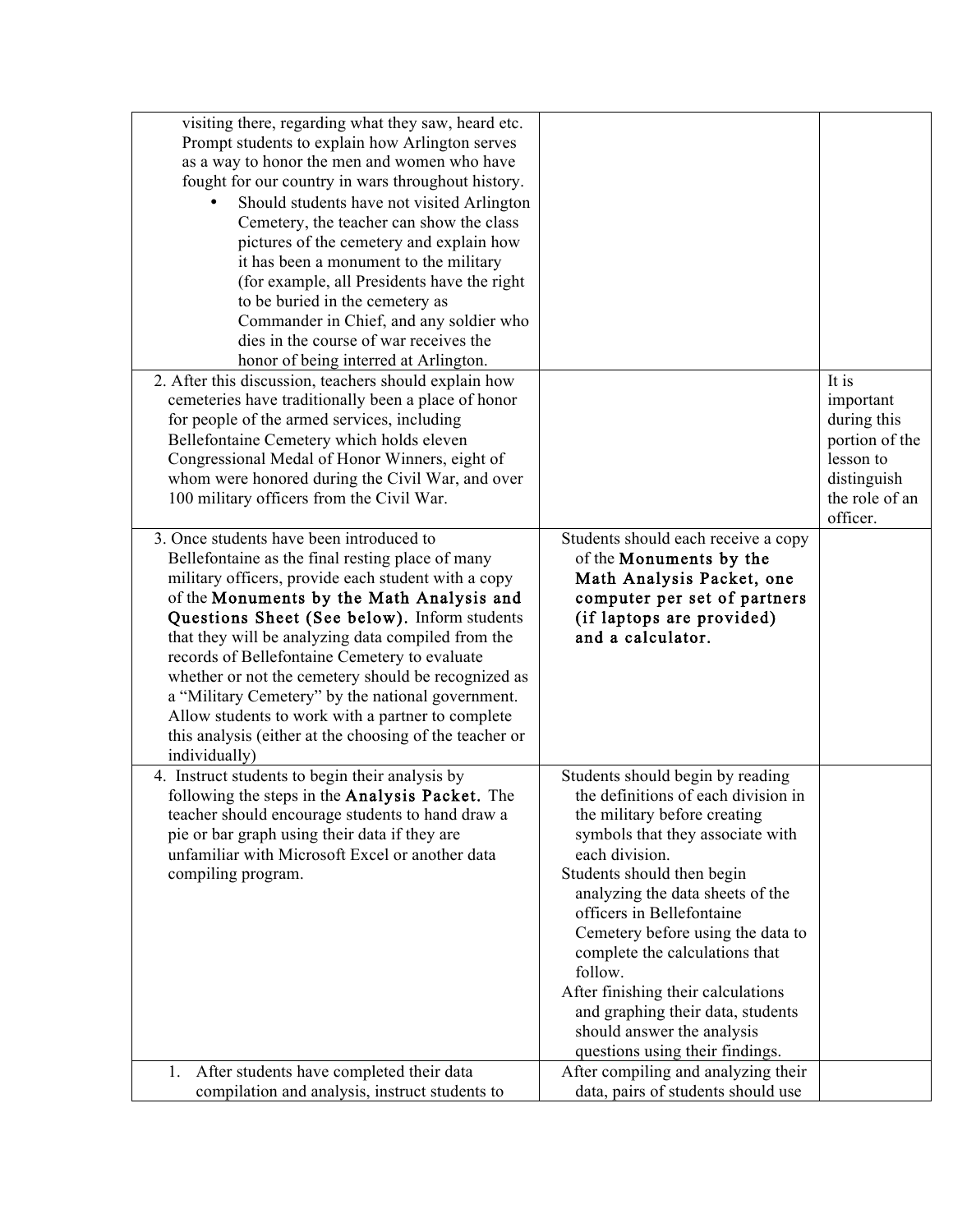| use the website on the analysis sheet to research      | their computers to research two of |  |
|--------------------------------------------------------|------------------------------------|--|
| two of the Congressional Medal of Honor                | the CMOH winners from the          |  |
| winners and answer the corresponding question          | Civil War that are buried in       |  |
| on their analysis sheet. Each partner should           | Bellefontaine Cemetery. Each       |  |
| research one of the two CMOH recipients                | person in the pair should research |  |
|                                                        | one of the medal recipients.       |  |
| 6. After students have completed their partner work    | Students should individually       |  |
| and analysis, the teacher should instruct each student | complete the lesson assignment     |  |
| to begin completing the Lesson Assessment, using       | by using data they have compiled   |  |
| information they have gathered to write a letter to    | through this lesson and            |  |
| the President arguing whether or not Bellefontaine     | throughout the unit. Students      |  |
| Cemetery should be recognized as a "military"          | should argue whether or not they   |  |
| cemetery" in the National Register, using at least     | feel Bellefontaine Cemetery        |  |
| three pieces of evidence from this unit and their      | qualifies as a "Military"          |  |
| research that they feel qualifies or disqualifies the  | Cemetery" using a minimum of       |  |
| cemetery from receiving that title.                    | three pieces of evidence to        |  |
|                                                        | support their argument.            |  |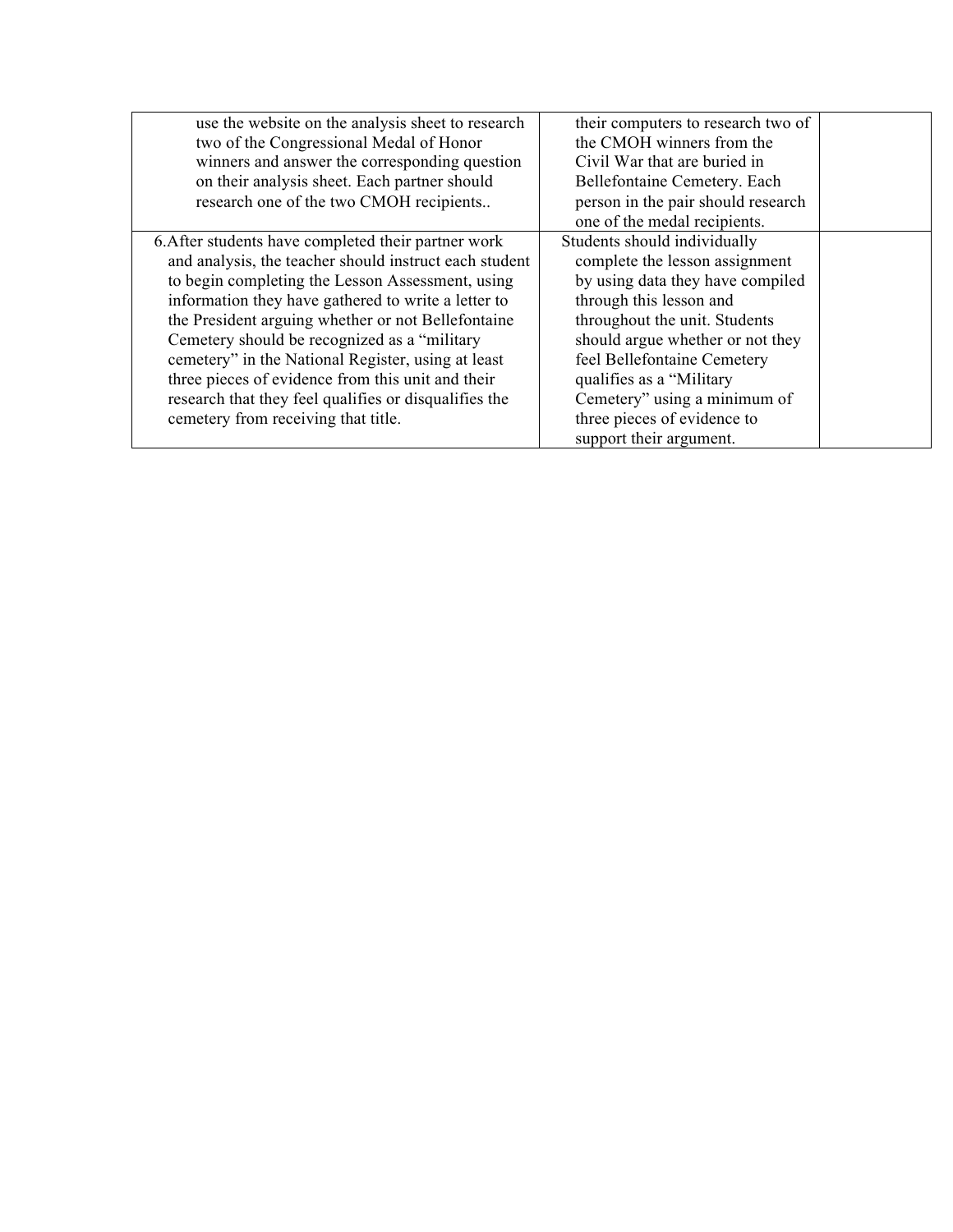

**CEMENT CEMENT CEMENT CEMENT CENTER CEMETER CEMETER CEMETER CEMETER CEMETER CEMETER CEMETER CEMETER CEMETER CEMETER CEMETER CEMETER CEMETER CEMETER CEMETER CEMETER CHANGE CEMETER CHANGE CHANGE CHANGE CHANGE CHANGE CHANGE C** honoring the men and women who have served our country in combat. Bellefontaine Cemetery in St. Louis Missouri is home to eleven Medal of Honor winners from wars involving our country, as well as over 100 military officers who served Missouri during the Civil War. These officers led their troops bravely into battle serving as:

- Infantry: Soldiers who fought on foot with weapons or hands.
- Cavalry: Men trained to fight on horseback
- Artillery: Men who used weapons such as cannons
- Surgeons: Men who served in helping sick or wounded soldiers.

You have been given a chart listing the names, birth dates, death dates, ranks and divisions of Civil War officers who are interred at Bellefontaine Cemetery. Follow the steps below to evaluate how the officers of Missouri served the United States of America through their service to during the Civil War.

## Step 1: Making Military Markers

Based on the definitions above, develop a symbol that you feel represents each military division above. For example, what symbol would you use to represent someone who served in the cavalry?

| Infantry | Militia | Artillery | Cavalry | Surgeon |
|----------|---------|-----------|---------|---------|
|          |         |           |         |         |
|          |         |           |         |         |
|          |         |           |         |         |
|          |         |           |         |         |
|          |         |           |         |         |
|          |         |           |         |         |

## Step 2: Analyzing the Officers

After you have developed your symbols, use the table you have been given to determine the age of each officer when he entered the war, the side on which he served during the war, and use your symbols to determine his area of service during the war. You will use this information to create an analysis when you are finished.

## Step 3: Distinguishing the Data

Once you have analyzed all of the officers, calculate the following data:

- What was the average age of these officers upon entering the war?
- What percentage of the officers listed served the Union? Confederacy?
- Add up the number of officers who served in each field of the military. What percentage of the officers listed served in each division. Create a pie graph or bar graph that displays this data.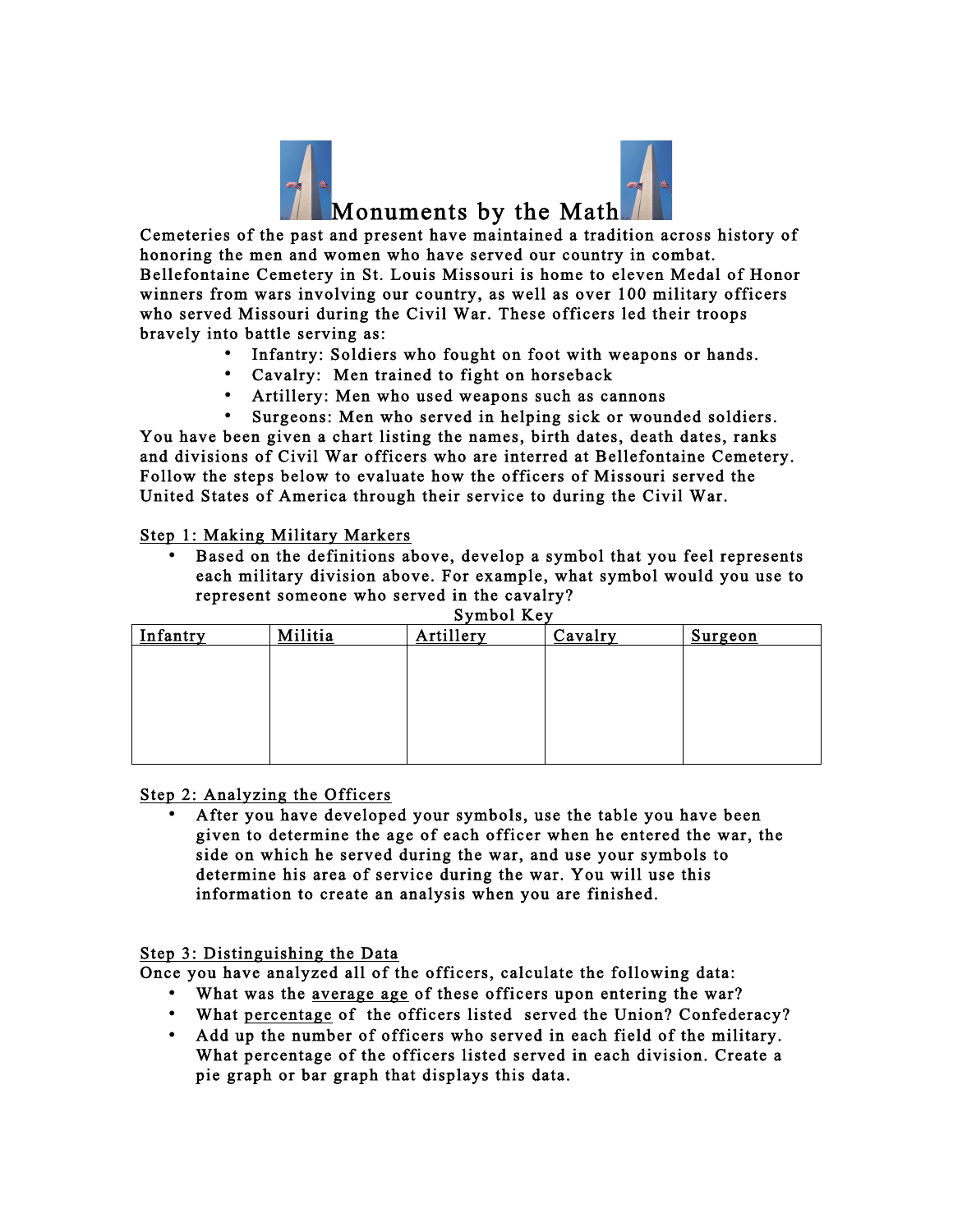o To create your chart or pie graph, use graphing paper or a program such as Microsoft Excel.

## Step 4: Making Sense of the Markers

After analyzing your data, answer the following questions below using information you have gathered.

- 1. Based on your observations of the data, what division of the military required the highest number of soldiers and officers? Why do you think this the case?
- 2. What division of the military required the least number of officers or soldiers? Why do you think this is the case?
- 3. What do you feel is the most heroic division of the military based on your analysis of the data? Why do you think so?
- 4. Bellefontaine Cemetery is home to two officers who received the Congressional Medal of Honor, the highest honor our country can bestow on a soldier for their service. Find the names of these two men and using the website http://www.cmohs.org/recipient-archive.php research the actions of these two men that earned them this recognition.

Lesson Assessment:

Bellefontaine Cemetery has received many titles since its creation. It has been called a "Rural Cemetery" , a "Garden Cemetery" , and an "Architectural Landmark". Based on your analysis of the officers and St. Louis citizens who are buried in Bellefontaine, do you feel that the cemetery has earned the title of a "Military Cemetery", similar to Arlington Cemetery in Washington D.C. as well?

• For this assessment, write a letter to the President of the United States arguing whether or not you feel that Bellefontaine Cemetery should be placed on the national register as an official Military Cemetery. Your argument should be based on whether or not you feel that Bellefontaine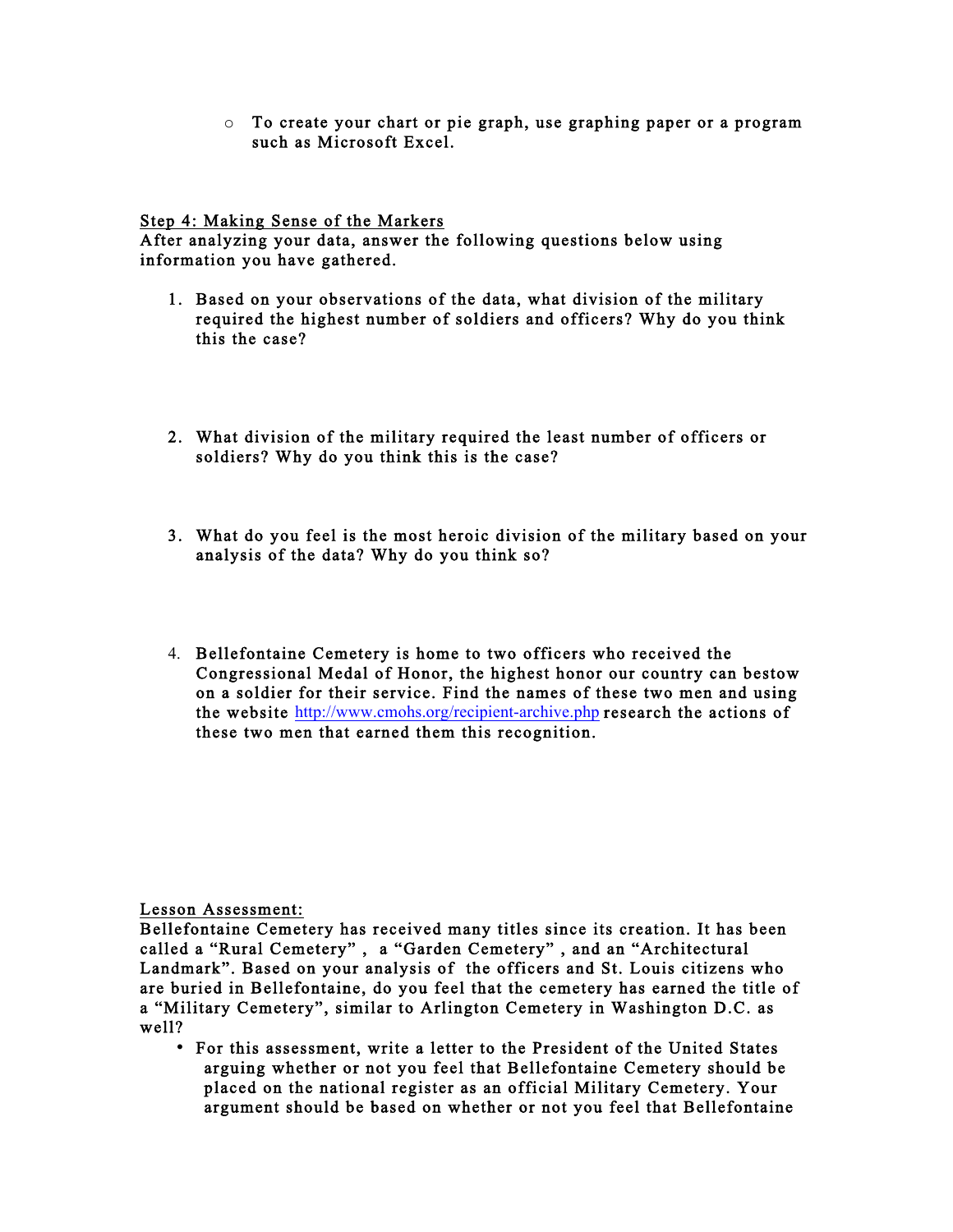has done an adequate or exceptional job of honoring the people who have served their country during the course of the Civil War using evidence from your analysis and information from this unit. Include at least three pieces of evidence to support your answer.

| Soldier Name, Rank,                                            | Age      | Draw a symbol to        | Was this      |
|----------------------------------------------------------------|----------|-------------------------|---------------|
| Position, Birth and Death                                      | Upon     | illustrate how this     | soldier Union |
| Dates.                                                         | entering | soldier served his      | <b>OT</b>     |
|                                                                | the war  | country during the war. | Confederate?  |
|                                                                | in 1861  |                         |               |
| Eugene Hilarian Abadie                                         |          |                         |               |
| Colonel, Surgeon, USA                                          |          |                         |               |
| 1810-Dec. 22, 1874                                             |          |                         |               |
| Henry Almstedt                                                 |          |                         |               |
| Colonel, 2 <sup>nd</sup> Mo. Light Artillery                   |          |                         |               |
| March 24, 1817- Nov. 21, 1881                                  |          |                         |               |
| Wells H. Blodgett                                              |          |                         |               |
| Colonel, 8 Mo. Infantry                                        |          |                         |               |
| Jan. 29-1839- May 8, 1929<br>*Received the Congressional Medal |          |                         |               |
| of Honor                                                       |          |                         |               |
| James . Broadhead                                              |          |                         |               |
| Lt. Colonel, Mo State Militia                                  |          |                         |               |
| Calvary                                                        |          |                         |               |
| May 29, 1819- Aug 7, 1898                                      |          |                         |               |
| Francis E. Brownell                                            |          |                         |               |
| 1st Lt. 11, US. Infantry                                       |          |                         |               |
| 1840-March 15, 1894                                            |          |                         |               |
| *Received the Congressional Medal                              |          |                         |               |
| of Honor                                                       |          |                         |               |
| Robert Buchanan                                                |          |                         |               |
| Lt. Colonel, 7 Missouri Infantry                               |          |                         |               |
| Aug, 17, 1836- Feb 21, 1923                                    |          |                         |               |
| Cyrus B. Burnham                                               |          |                         |               |
| Quartermaster General of Mo                                    |          |                         |               |
| June 6, 1822-July 17, 1916                                     |          |                         |               |
| Edward C. Cabell                                               |          |                         |               |
| Major, Quartermaster, CSA                                      |          |                         |               |
| Feb 5, 1816-Feb 28, 1896                                       |          |                         |               |
| Edwin Church Catherwood                                        |          |                         |               |
| Colonel, 13 Mo. Calvary<br>1835-Nov. 7, 1897                   |          |                         |               |
| Nelson Cole                                                    |          |                         |               |
| Colonel, 2 Mo. Light Artilery                                  |          |                         |               |
| Nov. 18, 1833- July 31, 1899                                   |          |                         |               |
| David Crockett Coleman                                         |          |                         |               |
| Brig. General, Mo. Militia                                     |          |                         |               |
| Lt. Colonel, 8 Mo Infantry                                     |          |                         |               |
| Dec. 23, 1825-Aug 16, 1909                                     |          |                         |               |
| James Barber Comstock                                          |          |                         |               |
| 1 <sup>st</sup> Lieutenant, 21 Mo Infantry                     |          |                         |               |
| 1841-Dec. 16, 1896                                             |          |                         |               |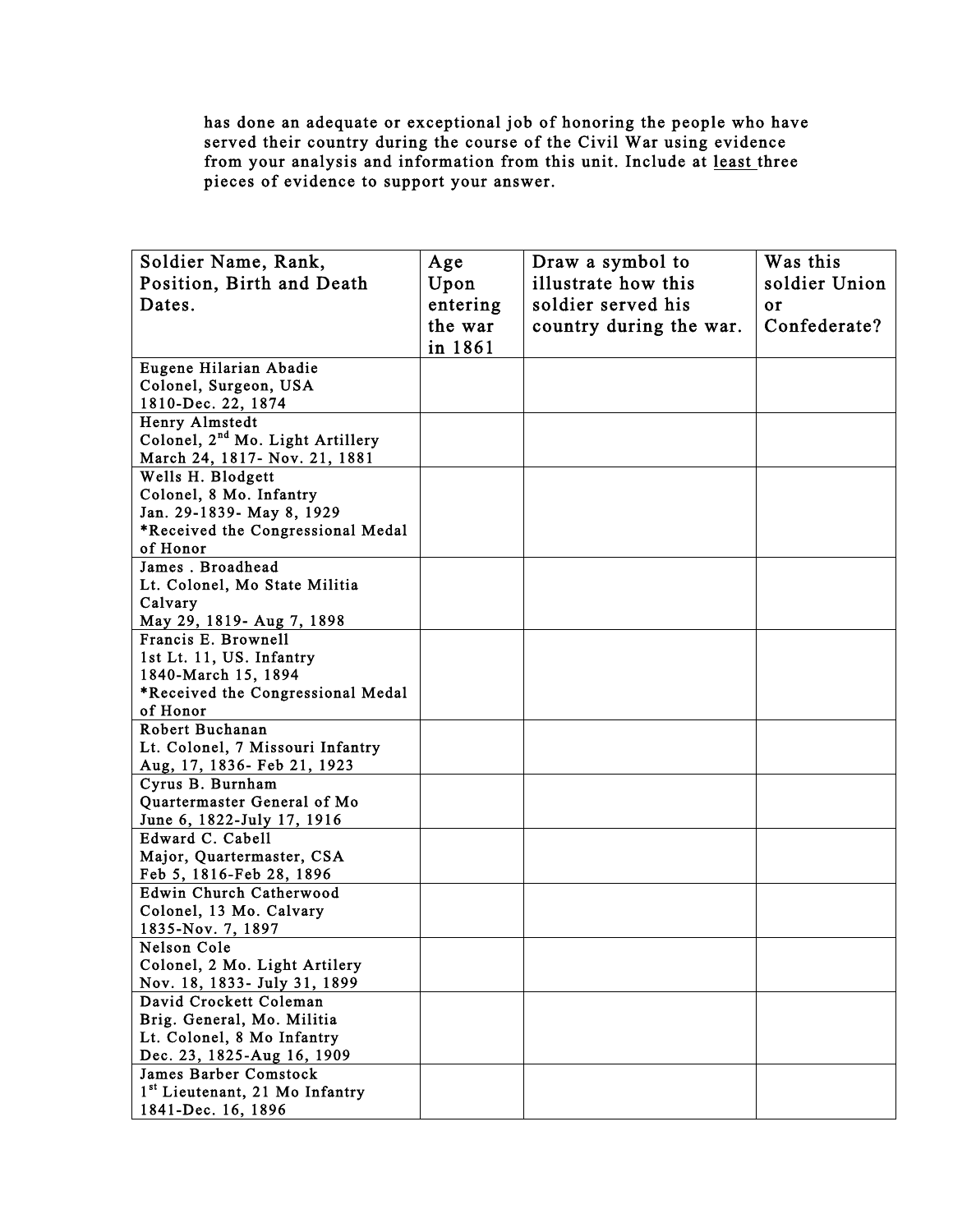| John Nicholson Coudrey<br>1 Lt, 2 <sup>nd</sup> Mo Calvary         |             |                                         |                           |
|--------------------------------------------------------------------|-------------|-----------------------------------------|---------------------------|
| 1839-March 6, 1898                                                 |             |                                         |                           |
| Frank Hassendeubel                                                 |             |                                         |                           |
| Colonel, 17 <sup>th</sup> Mo. Infantry                             |             |                                         |                           |
| Jan. 18, 1817- July 18, 1863                                       |             |                                         |                           |
|                                                                    |             |                                         |                           |
|                                                                    | Age<br>Upon | Draw a symbol to<br>illustrate how this | Was this<br>soldier Union |
|                                                                    | entering    | soldier served his                      | 0r                        |
| Soldier Name, Rank,                                                | the war     | country during the war.                 | Confederate?              |
| Position, Birth and Death                                          | in 1861     |                                         |                           |
| Dates.                                                             |             |                                         |                           |
| Henry Duncker                                                      |             |                                         |                           |
| Battery Captain, 2 <sup>nd</sup> Mo. Light                         |             |                                         |                           |
| Artillery                                                          |             |                                         |                           |
| Dec. 28, 1836-May 19, 1906                                         |             |                                         |                           |
| Joseph Durfee<br>1st Lieutenant, 3rd Colored Heavy                 |             |                                         |                           |
| Artillery                                                          |             |                                         |                           |
| April 15, 1832-Jan. 25, 1907                                       |             |                                         |                           |
| David Patterson Dyer<br>Colonel, 9 <sup>th</sup> Missouri Infantry |             |                                         |                           |
| Feb. 12, 1838-April 29, 1892                                       |             |                                         |                           |
| Abijah Martin Everist                                              |             |                                         |                           |
| Captain, Compay D, 18 <sup>th</sup> Missouri                       |             |                                         |                           |
| Infantry                                                           |             |                                         |                           |
| Jan 17, 1840-June 30, 1901                                         |             |                                         |                           |
| James S. Farrar                                                    |             |                                         |                           |
| Major, 30 <sup>th</sup> Missouri Infantry                          |             |                                         |                           |
| Jan. 1838-Sept. 24, 1888                                           |             |                                         |                           |
| Samuel A. Foster                                                   |             |                                         |                           |
| Colonel, 35 <sup>th</sup> Mo. Infantry                             |             |                                         |                           |
| Aug. 31, 1836- Feb. 2, 1871<br>Edward C. Franklin                  |             |                                         |                           |
| Surgeon for 5 <sup>th</sup> Missouri Infantry                      |             |                                         |                           |
| Mar. 12, 1822-Dec. 10, 1885                                        |             |                                         |                           |
| Thomas Swearingen Hawley                                           |             |                                         |                           |
| Surgeon for 11 <sup>th</sup> Missouri Infantry                     |             |                                         |                           |
| 1837-July 24, 1918                                                 |             |                                         |                           |
| <b>James Flintham How</b>                                          |             |                                         |                           |
| Lt. Colonel, 27 <sup>th</sup> Missouri Infantry                    |             |                                         |                           |
| April 11, 1842- July 9, 1896                                       |             |                                         |                           |
| <b>Charles Hamilton Hughes</b>                                     |             |                                         |                           |
| Surgeon, 1 <sup>st</sup> Mo. State Militia                         |             |                                         |                           |
| Infantry<br>May 23, 1839- July 13, 1916                            |             |                                         |                           |
| Charles Knower                                                     |             |                                         |                           |
| Assistant Surgeon                                                  |             |                                         |                           |
| 1838- Oct 8, 1878                                                  |             |                                         |                           |
| George Eliot Leighton                                              |             |                                         |                           |
| Major, 5 <sup>th</sup> Mo. State Militia Cavalry                   |             |                                         |                           |
| March 7, 1835- July 4, 1901                                        |             |                                         |                           |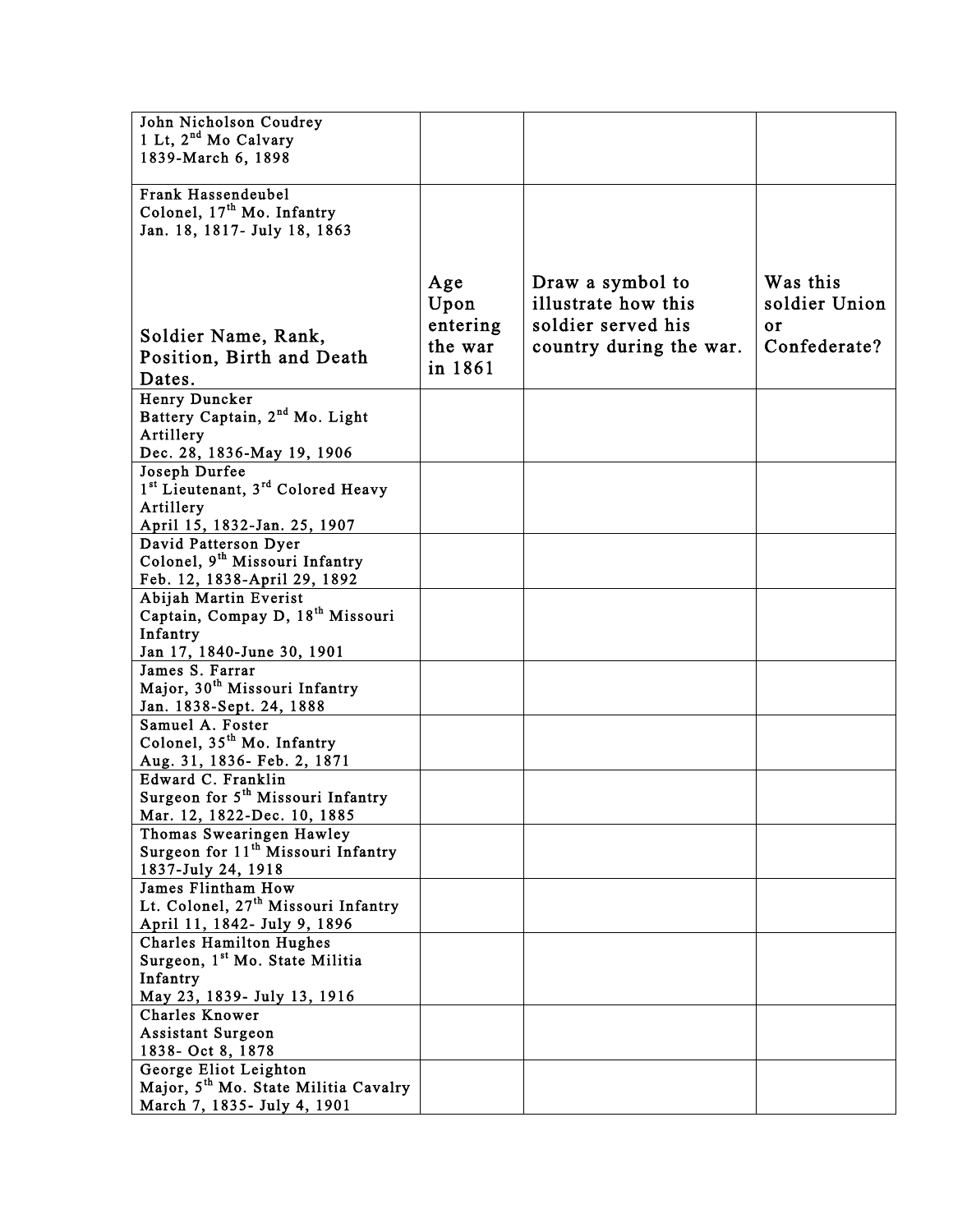| <b>Frederick Lesser</b>                                   |          |                         |               |
|-----------------------------------------------------------|----------|-------------------------|---------------|
| 1 <sup>st</sup> Lieutenant, 17 <sup>th</sup> Mo. Infantry |          |                         |               |
| 1837-Sept. 11, 1919                                       |          |                         |               |
| Lewis Lipman                                              |          |                         |               |
| Major, 8 <sup>th</sup> Mo. Infantry                       |          |                         |               |
| July 4, 1832- Sept. 5, 1916                               |          |                         |               |
| Thomas H. Macklind                                        |          |                         |               |
|                                                           |          |                         |               |
| Captain, 3 <sup>rd</sup> Mo. State Militia                |          |                         |               |
| Cavalry                                                   |          |                         |               |
| 1826-March 12, 1904                                       |          |                         |               |
| Enoch M. Marvin                                           |          |                         |               |
| Chaplain, CSA                                             |          |                         |               |
| June 12, 1823- Nov. 26, 1877                              |          |                         |               |
| Soldier Name, Rank,                                       | Age      | Draw a symbol to        | Was this      |
| Position, Birth and Death                                 |          | illustrate how this     | soldier Union |
|                                                           | Upon     |                         |               |
| Dates.                                                    | entering | soldier served his      | or            |
|                                                           | the war  | country during the war. | Confederate?  |
|                                                           | in 1861  |                         |               |
| Philip Merdart                                            |          |                         |               |
| Captain, 3 <sup>rd</sup> Missouri Infantry                |          |                         |               |
|                                                           |          |                         |               |
| 1838- Dec. 16, 1910                                       |          |                         |               |
| <b>Enoch Anson More</b>                                   |          |                         |               |
| General, Mo. Militia                                      |          |                         |               |
| 1821- January 21, 1899                                    |          |                         |               |
| Manley Preston Owen                                       |          |                         |               |
| Captain, 18 <sup>th</sup> U.S. Colored Troops             |          |                         |               |
| Oct. 19, 1840- Dec. 5, 1923                               |          |                         |               |
| Julius Pitzman                                            |          |                         |               |
| Captain, 6 <sup>th</sup> Missouri Infantry                |          |                         |               |
| 1837-Aug. 31, 1923                                        |          |                         |               |
| <b>Truman Augustus Post</b>                               |          |                         |               |
| 1 <sup>st</sup> Lieutenant, 40 <sup>th</sup> Mo. Infantry |          |                         |               |
|                                                           |          |                         |               |
| Dec. 10, 1837-Jan. 10, 1902                               |          |                         |               |
| Leo Rassieur                                              |          |                         |               |
| Captain, 30 <sup>th</sup> Mo. Infantry                    |          |                         |               |
| April 19, 1844- June 1, 1929                              |          |                         |               |
| George D. Reynolds                                        |          |                         |               |
| Lt. Colonel, 6th U.S. Colored                             |          |                         |               |
| Artillery                                                 |          |                         |               |
| Dec. 16, 1810- March 18, 1921                             |          |                         |               |
| Lucius L. Scammell                                        |          |                         |               |
| Acting Assistant Surgeon, USA                             |          |                         |               |
| 1819- Feb. 13, 1892                                       |          |                         |               |
| Conrad E. Soest                                           |          |                         |               |
| 1st Lieutenant, 82 <sup>nd</sup> U.S. Colored             |          |                         |               |
|                                                           |          |                         |               |
| Troops                                                    |          |                         |               |
| 1845-Dec. 4, 1895                                         |          |                         |               |
| Joseph Speigelhalter                                      |          |                         |               |
| Surgeon, 12 <sup>th</sup> Missouri Infantry               |          |                         |               |
| Aug, 6, 1834- June 7, 1909                                |          |                         |               |
| William Henry Stark                                       |          |                         |               |
| Lt. Colonel, 24 <sup>th</sup> Missouri Infantry           |          |                         |               |
| 1836-March 30, 1884                                       |          |                         |               |
| Charles G. Stifel                                         |          |                         |               |